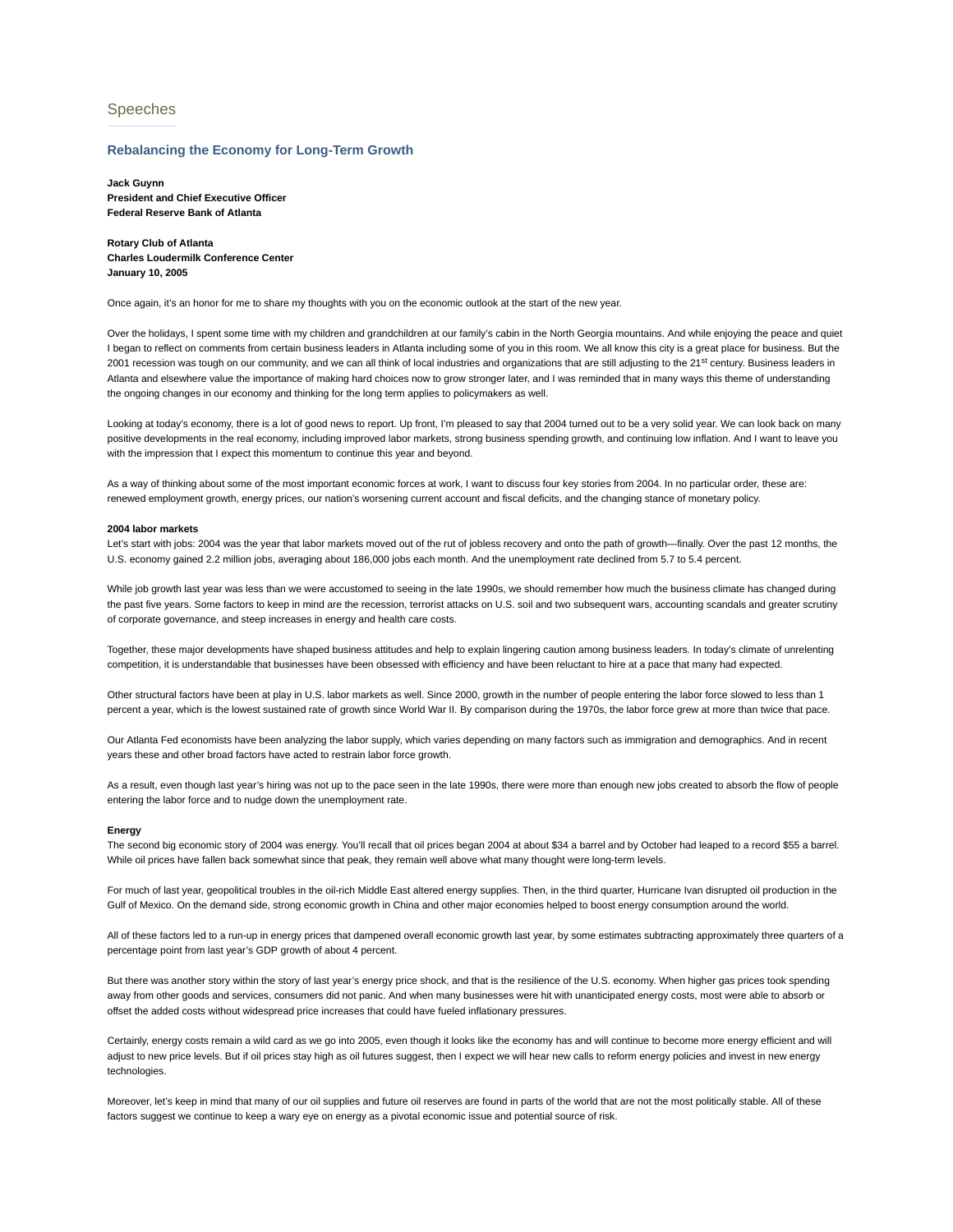## **Deficits**

My third big economic story of 2004 concerns the so-called twin deficits—the current account deficit and our fiscal deficit. Basically, the current account deficit is jargon that means the United States is buying more goods and services from abroad than it's selling there.

When such a deficit occurs, it has to be financed, and in recent years we have done so by borrowing from abroad. In 2004, total outstanding credit extended to the United States by foreigners was \$4.5 trillion, up from \$1.2 trillion in 1994. During the past decade, the percentage of total outstanding credit extended by foreign lenders in U.S. capital markets increased from 7 percent to almost 13 percent.

Now, borrowing isn't necessarily bad, especially when the proceeds are used to purchase capital goods. During the late 1990s, U.S. borrowing served to increase our country's productive capacity and productivity. But I'm concerned to see this pattern has changed.

For the first half of the 1990s the United States' current account deficit amounted to less than 2 percent of GDP. Today the current account deficit is near 6 percent of GDP and rising. So our country is going deeper into debt to pay for consumption instead of investment, and in my view this trend is undesirable and at some point unsustainable.

If our current account deficit continues to grow, foreign investors can't be counted on to keep lending to the United States on the same terms as in the past. Indeed, investors in 2004 began to diversify their dollar holdings. As they did so, from June through December the dollar fell about 10 percent relative to the euro.

These pressures are made even more worrisome because we are using part of the proceeds from borrowing abroad to finance our current account deficit while we are also using part to finance our growing domestic fiscal deficit—the other twin.

In 2005, our fiscal policymakers have an excellent chance to strengthen the nation's economic foundations by demonstrating a renewed commitment to reducing the federal budget deficit. Also, we face the more daunting task to confront looming deficits for Social Security and even more costly medical programs.

Large fiscal deficit spending may boost the economy in the short-term. But history has not been kind to countries that run excessive fiscal deficits. At some point, too much fiscal deficit spending increases risks to economic growth and potentially constrains the effectiveness of monetary policy.

Speaking of monetary policy, I would add a fourth 2004 economic development that I am sure has not gone unnoticed—the Fed's decision to begin the process of withdrawing some of the extraordinarily accommodative monetary policy that had been in place for the better part of 4 years. With the Fed funds rate at a 40-year low level of 1 percent, the Fed's Open Market Committee last June announced the first 25 basis point increase. Then there were additional adjustments at our meetings in August, September, November and December, bringing the Fed funds target rate to its current 2 ¼ percent rate.

The movement back toward a more neutral interest rate environment should contribute to a more sustainable and balanced economic environment. I might describe our recent policy actions as a form of preventive maintenance that helps to ensure low inflation in the future while facilitating a transition toward other desirable outcomes such as less borrowing and more saving. The adjustment we began in 2004 so far has gone smoothly and, I would submit, has been much less disruptive than the alternative of waiting for risks to emerge and then having to move rates up more reactively and more aggressively.

#### **2005 outlook**

Looking into 2005, I think our economy is positioned nicely to continue solid growth. I'm comfortable with consensus forecasts for annualized GDP growth for this year of about 3  $\frac{1}{2}$  to 4 percent. That projected output growth rate is in line with the past 11 quarters, although GDP growth has picked up recently and averaged about 4  $\frac{1}{2}$ percent for the past 6 quarters—about the same as the late 1990s. I would say that our recent output growth has been and should remain pretty doggone good.

Let me mention some of the other economic issues I'm watching in 2005. Consumer spending last year grew at just under 4 percent, and this year we'll see how consumers adjust to interest rates consistent with a strengthening economy and high levels of household debt. But I am reluctant to bet against the American consumer, and I expect consumer spending growth for 2005 to keep supporting our economic expansion, especially if energy prices continue to moderate.

Even if the growth in consumer spending eases a bit, most of corporate America is flush with cash. During the third quarter, non-financial corporations increased their liquid assets by 14 percent to more than \$1.3 trillion.

Slowly but surely, this liquidity will make its way into the economy. Business investment in equipment and facilities increased about 9 percent in 2004, and computer and software spending rose 16 percent. Forecasts of continued strong business spending growth in 2005 are, in my view, entirely plausible.

And continued business spending growth should help sustain further employment growth.

#### **Monetary policy**

Clearly, full employment is a desirable outcome, but it is not the Fed's only objective. Indeed, most central bankers would argue that price stability should be their primary focus since inflation is most directly affected by monetary policy actions. In recent years, inflation has been well contained. For example, the core personal consumption expenditure (PCE) deflator increased at a 1.5 percent rate last year, compared with 1.3 percent in 2003.

But good central bankers stay alert to change in the inflation outlook. Although I do not think a significant pickup in inflation is imminent, I continue to be struck by talk of price increases that my business contacts say they are planning as the economy expands. Low capacity utilization is often cited as a factor that helps to keep prices down. But capacity utilization has been rising steadily and may be underestimated given the number of obsolete factories that have been shut down and are not expected to reopen. Moreover, there probably is a limit to how long businesses can leverage productivity gains to hold prices down.

Other potential inflationary pressures in the year ahead could come from past energy cost increases and higher prices of some imported goods. Labor costs are yet another variable. Although we still have a large supply of unemployed workers, I am now hearing more about shortages of skilled workers and that wages for some of those jobs are beginning to climb. For all of these reasons, I will be closely watching prices and inflation expectations.

### **Communication changes**

You may have noticed that markets have taken the Fed's recent policy moves pretty much in stride. And I am inclined to think our recent steps to communicate more